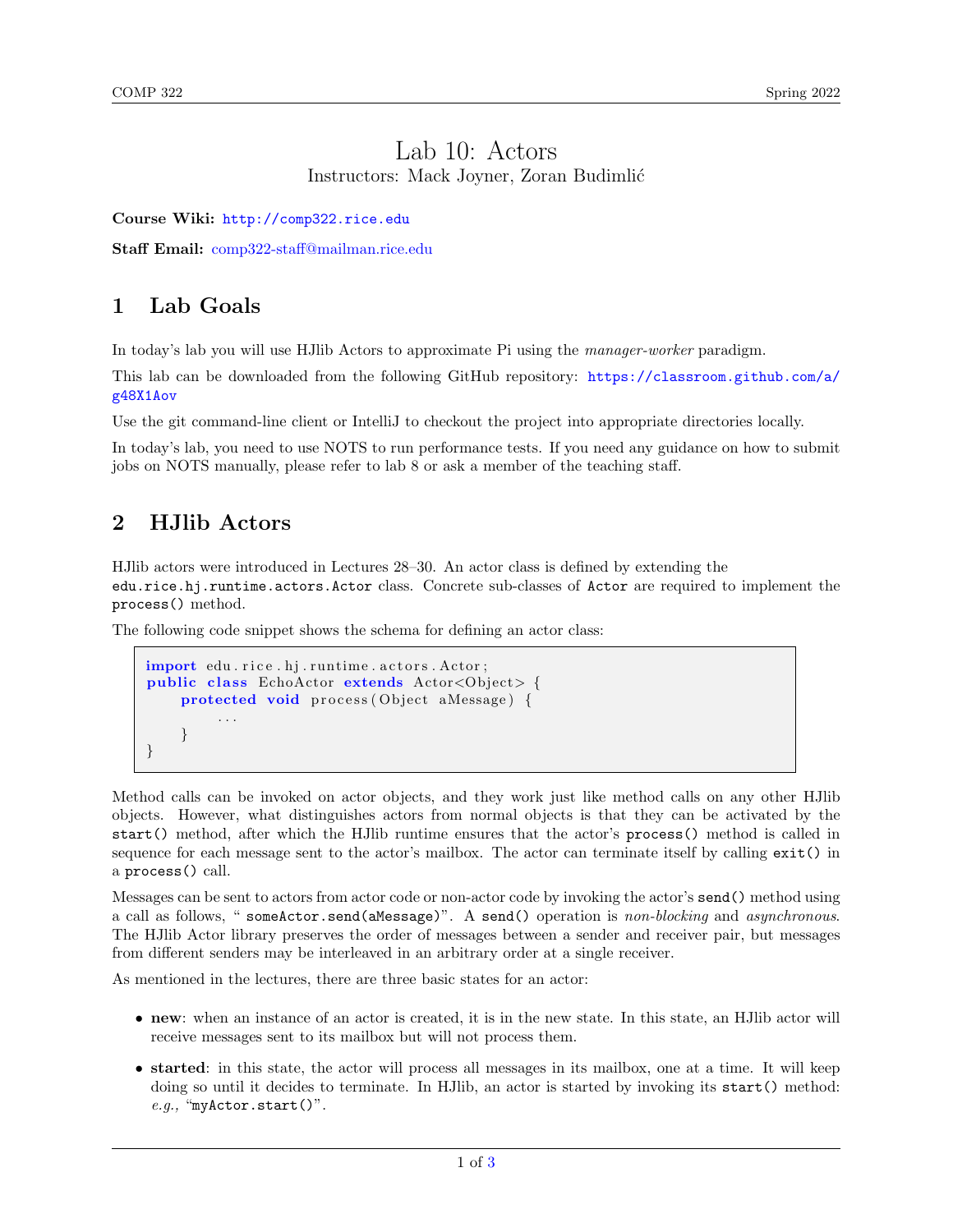• terminated: in this state the actor has decided it will no longer process any more messages. Once terminated, an actor cannot be restarted. An actor requests termination by calling its exit() method, which changes the actor's state to *terminated* after the process() call containing exit() returns. Note that the exit() call does not itself result in an immediate termination of the process() call; it just ensures that no subsequent messages will be processed.

All async tasks created internally within an actor are registered on the finish scope that contained the actor's start() operation. The finish scope will block until all actors started within it terminate. This is similar to the finish semantics while dealing with asyncs.

Other examples that were discussed in Lectures 29–30 include Pipeline.java and ThreadRingMain.java.

#### 2.1 Tips and Pitfalls

- Use an actor-first approach when designing programs that use actors *i.e.*, think about which actors need to be created and how they will communicate with each other. This step will also require you to think about the communication objects used as messages.
- If possible, use immutable objects for messages, since doing so avoids data races and simplifies debugging of parallel programs.
- When overriding the start() or exit() methods in actor classes, remember to make the appropriate calls to the parent's implementation with super.start() or super.exit(), respectively,
- The HJlib actor start() method is not idempotent. Take care to ensure you do not invoke start() on the same actor instance more than once. The exit() method on the other hand is idempotent, invoking exit() multiple times is safe within the same call to process().
- Always remember to ensure that all started actors terminate using the exit() method. If an actor that has been started but is not terminated, the enclosing finish will wait forever (deadlock).
- When sending asynchronous messages to actors, be careful to use Actor.send(), not Actor.process(). Calling Actor.process() will do the work synchronously, and not create any parallel work.
- The Javadoc for the Actor class is available at [http://www.cs.rice.edu/~vs3/hjlib/doc/edu/](http://www.cs.rice.edu/~vs3/hjlib/doc/edu/rice/hj/runtime/actors/Actor.html) [rice/hj/runtime/actors/Actor.html](http://www.cs.rice.edu/~vs3/hjlib/doc/edu/rice/hj/runtime/actors/Actor.html). There is also an actor section in the HJlib docs at [http:](http://pasiphae.cs.rice.edu/searchQuery?query=actor#hjlib-actors) [//pasiphae.cs.rice.edu/searchQuery?query=actor#hjlib-actors](http://pasiphae.cs.rice.edu/searchQuery?query=actor#hjlib-actors).

# 3 Pi Computation using [Bailey-Borwein-Plouffe Formula](http://mathworld.wolfram.com/BBPFormula.html)

Our first exercise involves computing  $\pi$  to a specified precision using HJlib. The following formula can be used to compute  $\pi$ :

$$
\pi = \sum_{n=0}^{\infty} \left( \frac{4}{8n+1} - \frac{2}{8n+4} - \frac{1}{8n+5} - \frac{1}{8n+6} \right) \left( \frac{1}{16} \right)^n
$$

The PiSerial.java file contains a sequential algorithm that uses a while loop to compute more and more terms of the series until a desired precision is reached.

We have already provided a version of PiActor. java with TODO comments. For this section, your assignment is to convert the sequential program in PiSerial.java (for computing  $\pi$  to a desired precision) to an actorbased parallel program in PiActor.java by filling in code at the TODO segments. Next, you will need to evaluate the performance of the serial and parallel versions, PiSerial.java and PiActor.java, on a NOTS compute node. The reference implementation achieved over  $11 \times$  speedup over the sequential implementation on NOTS while using 16 worker threads. You will need to achieve at least 2x speedup on a manual NOTS submission to receive credit for the lab. Remember to edit your slurm file before submitting the NOTS run.